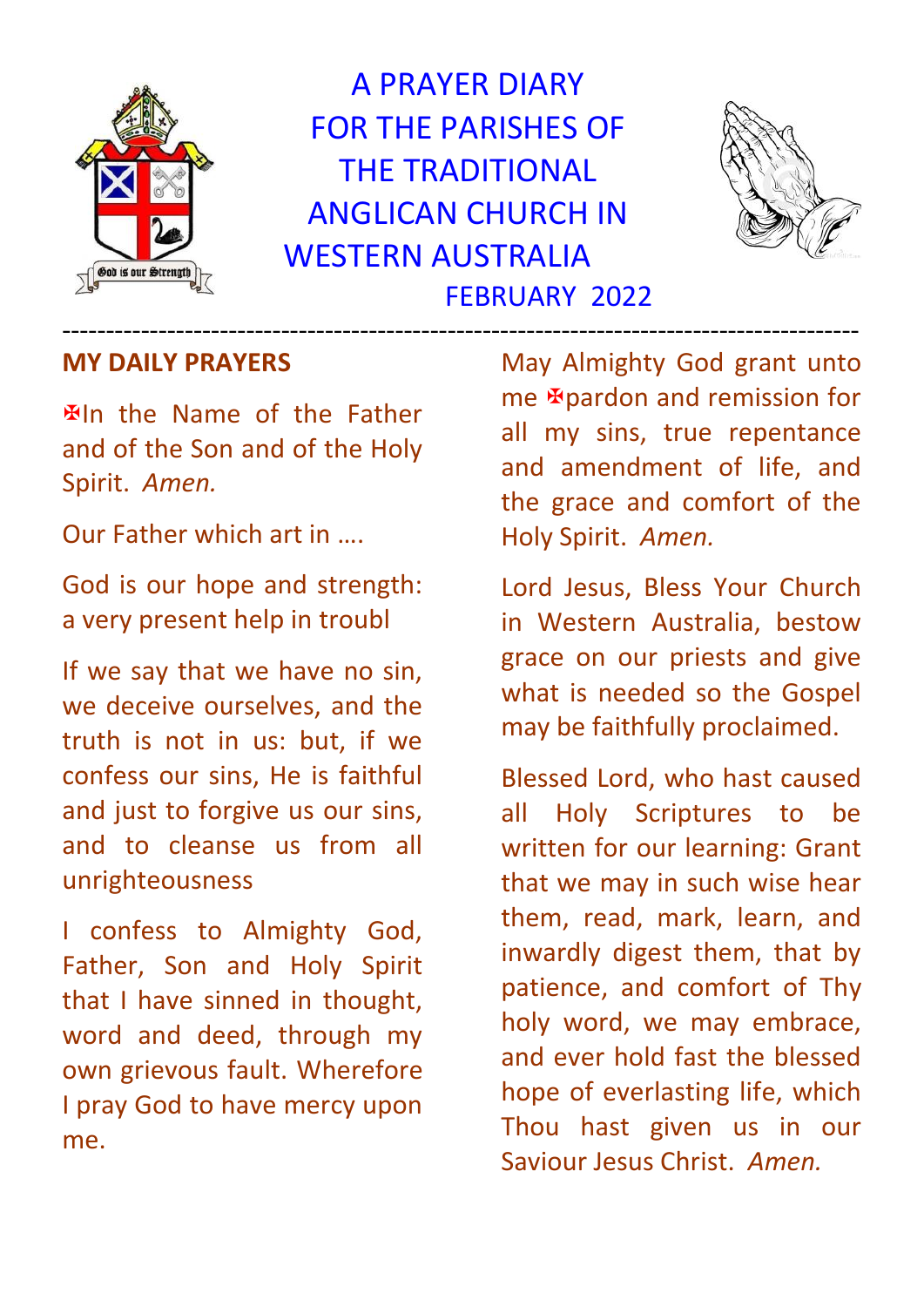### 1 **Tuesday**

For Spiritual growth through daily Prayer & Bible reading **Helen Martin; Pat Daniel**

#### 2 **The Purification of St Mary the Virgin**

For those who have no one to pray for them **Mary Hoffman; Susan Morisey**

## 3 **Thursday**

For those who faithfully serve the Lord Jesus Christ **Deirdre O'Brien; Keith O'Brien**

## 4 **Friday**

That we may bravely contend for the Christian faith **Bp John Keep; Valorie Keep**

## 5 **Saturday**

For Bp David and the members of our Diocesan Council

#### **Brian Daniels; Robyn Daniels**

## 6 **Epiphany V**

That we may show love and care for all people **Ken Krachler; Stuart Krachler**

## 7 **Monday**

Pray for Fr Brian and for Ken and Keith our Subdeacons **Brian LeFaever; Eileen LeFaever**

## 8 **Tuesday**

That we may be protected from the Covid 19 virus **Shirley McFarlane Barbara Reynolds**

## 9 **Wednesday**

That we may use the world's resources wisely and carefully **Neville McPherson**

## 10 **Thursday**

That those men God calls may offer themselves for ordination **Val Melrose; Nancy Mollan**

## 11 **Friday**

That we might keep Jesus in our hearts and minds this New Year **Jennifer Newill; Denise Turner**

## 12 **Saturday**

For a spirit of Love and Peace for all Nations and People **Iain Scott; Tyvella Abban**

#### 13 **Septuagesima**

For the homeless and those who try to support them **Centaine Scott; Michelle Scott**

#### 14 **Monday**

Remember to Pray Daily that God will heal our Country **Mairi Scott; Patricia Scott**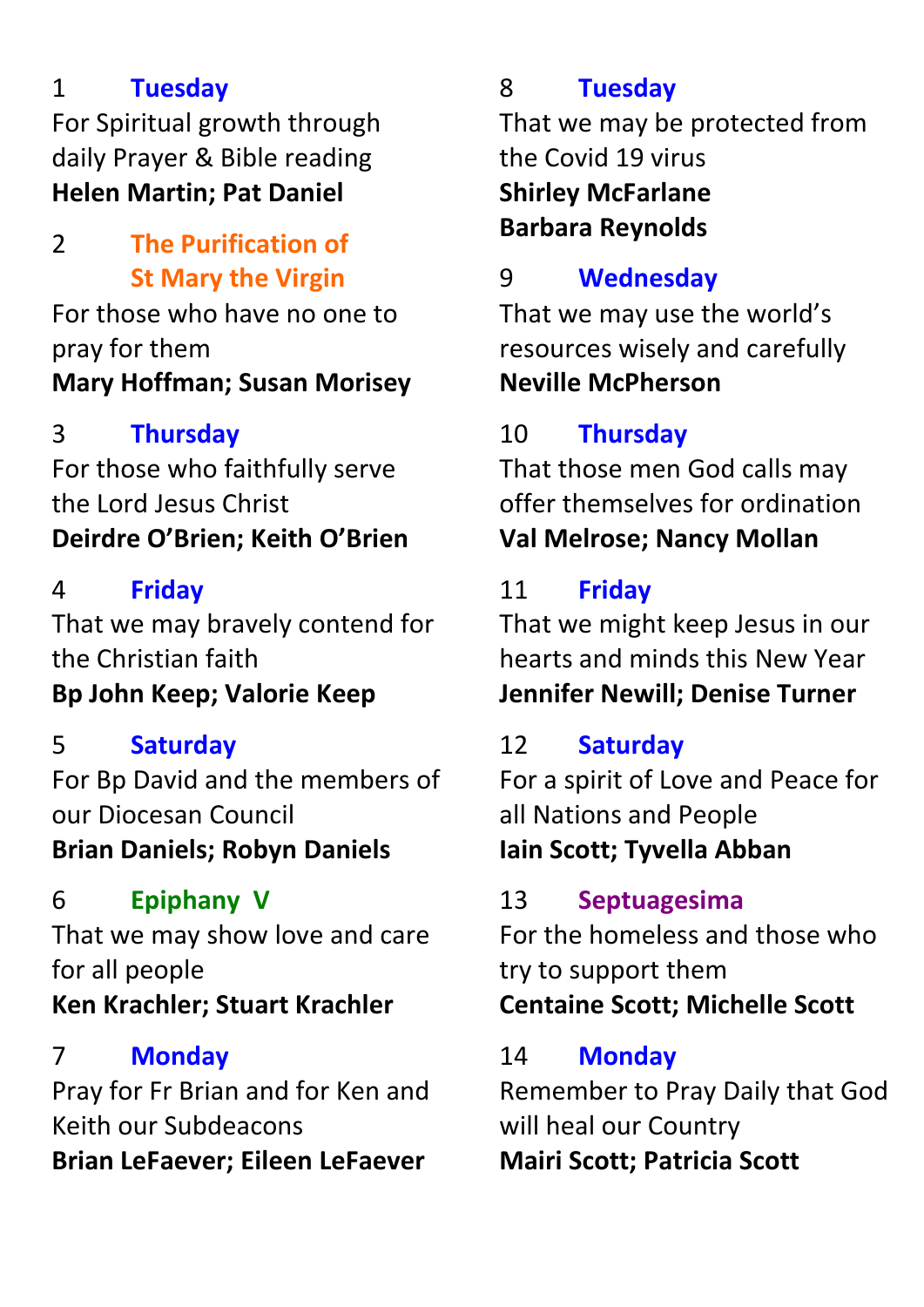#### 15 **Tuesday**

For those studying and those preparing for ordination **Marion Beard; Greg Beard**

#### 16 **Wednesday**

For those involved with all community essential services **Angeline Teh; Jeanette Teh Nina Babic; Mia Babic**

### 17 **Thursday**

That the Holy Spirit will draw us closer to Jesus our Lord **Fr Brian Tee; Miems Tee**

## 18 **Friday**

For faithfulness to God's truths as revealed in the Bible **Natalie Baldwin; Thomas Baldwin Stacey Baldwin**

## 19 **Saturday**

For the members of our Management Committee **Andrew Veal; Bronwyn Veal Abigail; Levi; William; Sofia**

## 20 **Sexagesima**

For our parishes of St Andrew and St Peter

## **Pearl de Lang; Toaw Ngo Pham**

## 21 **Monday**

That all people may share love, joy and peace throughout this Year **Geoff Pollard; Pam Pollard**

## 22 **Tuesday**

The Parish of the Resurrection, Edmonton, Canada **Fr Robert Burn; Joan Burn**

## 23 **Wednesday**

For better health in the World throughout this Year **All those who recognise Jesus as our living Lord and Saviour**

## 24 **St Matthias Apostle & Martyr**

For our families and friends **Anna Vaness; Patricia Rigby**

# 25 **Friday**

That we may welcome the living Christ into our hearts **Dougal Burton; Beth Burton William Burton; Amelia Burton**

## 26 **Saturday**

For those suffering family stress and breakdown **Peter Emmens; Joshua Burton**

## 27 **Quinquagesima**

For courage to speak openly about our faith and our church **Marie Bolt; Shelley Dixon**

## 28 **Monday**

For the conversion of the faithless throughout the world **Helen Martin; Pat Daniel**